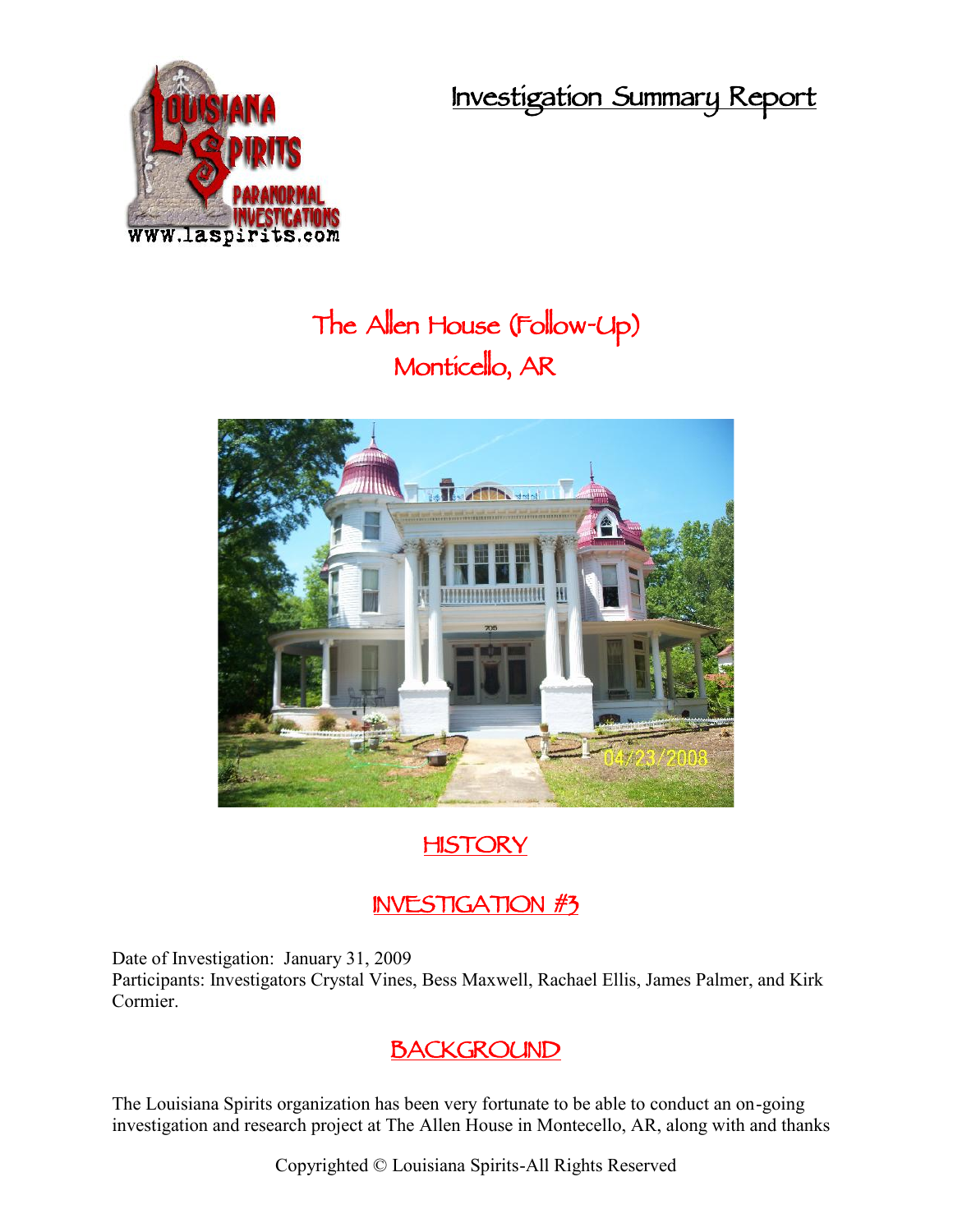to, the home's current owners Mark and Rebecca Spencer. As the history of the home is well known, or otherwise published, I will not attempt to dwell on that aspect in general. In specific, the activity in this home has been on-going for over 60 years. The anomalies occurring there have been noted by the home's original owners, apartment dwellers when the house was sold and subdivided, as well as the Spencers. It is generally thought that these events are evolved from and around the suicide of an Allen daughter, Ladell, in early 1949. The subsequent reports generated over the years are entirely consistent with the appearance of a post mortem apparition phenomenon. The post mortem apparition, for research purposes, is defined as activity after death of an individual, such activity that may be manifested as visual, audible, tactile, or olfactory, either alone or in combination. This is certainly a general summary of the many forms and manifestation that have and are taking place at Allen House.

I also find it personally interesting that this home has had a penchant for writers. Many writers throughout history have chosen, by chance or fate, to occupy homes with ongoing paranormal activity. Robert Louis Stevenson produced his works from serial dreams, both normal dreams and those produced in altered states of consciousness. Our Ladell, slightly before her death, is rumored to have produced documents of personal history, which at the date of this investigation have never been found. Writer Carol Wilson produced her only commercially published work while living in The Allen House. And the current owner, Mark Spencer, is an exceptionally well-known author.

While any one may perceive paranormal or psi activity at any given time, those that use the right-hemisphere section of the brain more often, seem to be prone to greater sensitivity. Writing and creativity is a recognized right hemisphere function. In its need to communicate, this home has certainly kept itself filled with creative individuals with right hemisphere tendencies.

EQUIPMENT: Digital still cameras, IR night vision video, various EMF meters, digital voice recorders, motion detectors, digital thermometers

### **INVESTIGATION**

No evidential data was gathered at the time of investigation from motion detectors, still photography, digital thermometers, or video. In the master bedroom, Rachael Ellis, Crystal Vines, and Rebecca Spencer were discussing Ladell and her personal history at the time of her death. No EMF (Electro Magnetic Field) readings of a significant nature were recorded at this particular location, until this conversation was initiated. The K-2 responded numerous times, according to the content of the conversation. This was the only anomalous EMF spike of this visit.

Several audio clips of EVP (Electronic Voice Phenomenon) were gathered during the visit. In the place and time of the anomalous EMF spikes in the bedroom, in response to investigator initiated remarks about Ladell's personal papers, an anomalous voice, not audible at time of recording, indicated "These would reveal us".

In the library, investigators Rachael Ellis, Crystal Vines, and home owner Rebecca Spencer were commenting on the fact that the Spencer's Victrola had been relocated. In recording, an anomalous voice questions, "What is the outcome?". NOTE: Remodeling or the rearranging of furniture in homes that are perceived as active, this activity generally increases with the remodeling or rearranging.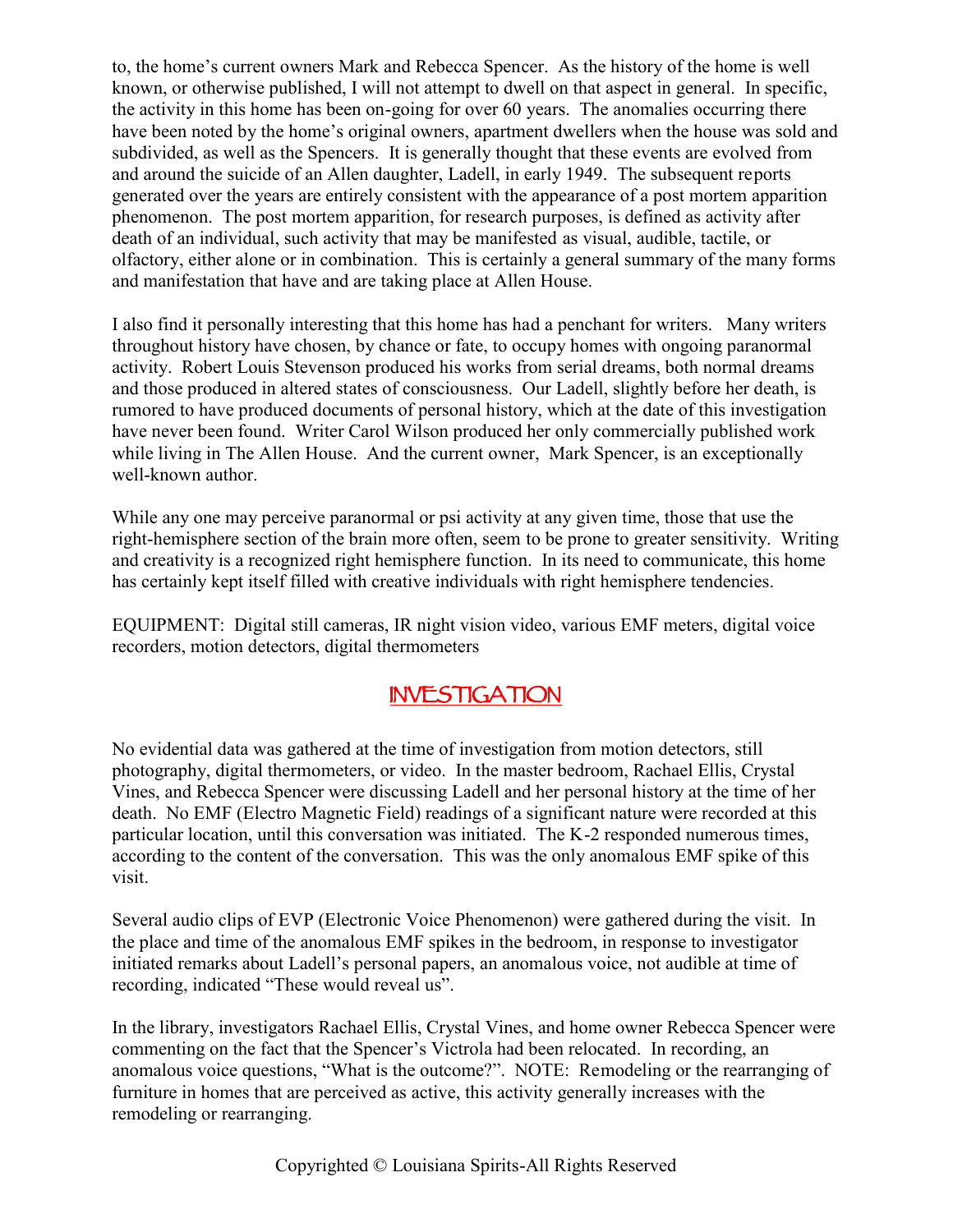In the downstairs sitting room, investigators Bess Maxwell and James Palmer, were performing digital recording, when Bess comments that it is about time to see a shadow figure, and anomalous voice is recorded saying, "That'll work".

In the attic, investigators Kirk Cormier and James Palmer, gather an EVP with the plea, "Help me". This may be either taken at face value, or as one other possibility. Spirits often record short audible clips that are clairvoyant, and parrot words that are about to be voiced in the very near future, usually by an investigator. Only a few seconds after "help me" is recorded, one of the investigators uses help me in a sentence.

#### **CONCLUSIONS**

Although no visual data was gathered, significant audible data was gathered. Although the "that'll work" can not be deemed other than flippant, it was EVP communication. All the EVP, in its great quantities, seems to be regularly cohesive with the ongoing questions and discussions. And the object movement/displacement that takes place in the home, seems at times, to be light hearted and joking. Despite the suicide, the overall atmosphere and activity has never seemed harmful or malicious in nature. Given the three visits made by Louisiana Spirits, and the mountain of data from the various home owners, tenants, and guests over 60 years, there is no doubt about the activity in this home.

For those who may read this, and have an interest in the paranormal, please visit with Mark and Rebecca Spencer at www.allenhousetours.com. Mark and Rebecca are truly wonderful hosts, and open their home to those who would like the opportunity to see their historic home, and possibly either observe or interact with the activity there. Note that even for professional investigators and researchers activity may or may not happen at a given, random time. Sometimes. A location has to "become acquainted" with a visitor before accepting their presence fully. So, if, as a visitor, you don not see any activity, book a second, or third tour. This is why we, at Louisiana Spirits, try to conduct multiple investigations when possible. It gives us the opportunity to say more than "something is happening". In most cases, the client already knows that, and what is really important to them is "what and why". Mark and Rebecca, we look forward to further researching those whats and whys. Thank you both very much.

John Combs Louisiana Spirits

# **INVESTIGATION #4**

Date of Investigation: July 11, 2009 Participants: Crystal Vines, James Palmer, Rachael Ellis, Kirk Cormier, Tricia Grayson, Bess Maxwell, and John Combs

EQUIPMENT: Infrared digital video system/cameras, digital still cameras, various EMF meters including Tri-Fields, Various digital audio recorders, motion detectors, digital thermometers, and PEAR REG-1 unit for detection of anomalous consciousness with Hewlett-Packard computer.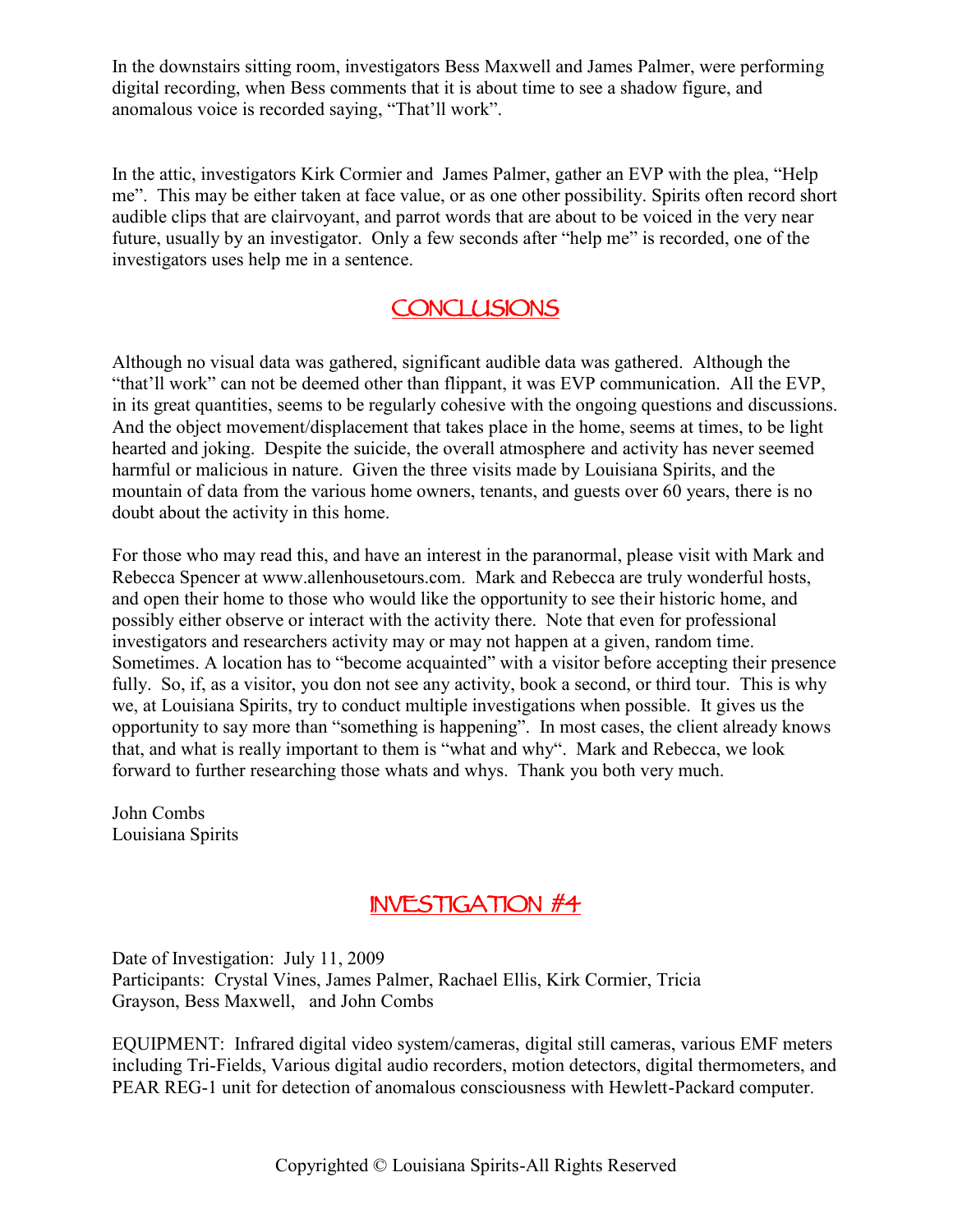## **INVESTIGATION**

At the time, and on the date of, this investigation, no data of evidentiary quality was gathered on video or digital photography. No anomalous motion, cold/ hot spots, unusual magnetic fields, or data of similar and consistent nature was recorded or observed by appropriate equipment or the researchers.

The Allen House has generally been a source of consistent Electronic Voice Phenomenon (EVP). On this particular visit, at the time and in the areas tested, approximately eight EVP's were gathered. Of these, the first four, analysis could not reveal whether the voices were anomalous or natural human voices, transmitted from other areas of the home into the testing area. The other four were gathered in the attic area, and have some sound contamination from the air conditioning unit. This makes analysis difficult and uncertain for evidentiary purposes. It has been indicated that this recorded was placed directly on the wooden floor, near a loom, which is an area of past activity. A wooden floor may transmit vibrations directly into a plastic recorder case, carrying voices and sounds from outside the area of inspection. These voices may otherwise not transmit into the air sufficiently to be heard by the normal, reasonable individual, and, even if anomalous, may not be consistent with the actual area being tested or examined. It is generally recommended that if recorders are placed on a surface which may transmit vibrations, that a foam pad, cloth, or similar dampening agent be placed between the reorder and the surface on which it is to be placed. The air conditioning unit is in the attic, and part of its natural noise vibration that was recorded may have resulted from vibrations in the wooden floor, in addition to the normal noise in the air.

In consciousness testing, for the presence of an anomalous consciousness, a series of 13 tests were done with a REG-1 unit, and Hewlett-Packard for data storage and analysis. Four of the thirteen graphs are considered significant for the presence of an anomalous consciousness, at the time and place of testing. For evidentiary purposes, the other nine were not considered evidentiary, at the time and place of testing. A minimum reporting level of significance of p< .05 is utilized. That is, the probability the event testing is due to chance alone is less than 5%. At the minimum level, and 13 tests, chance would predict  $(>0.05 \times 13)$  a result due to chance of .65 positive rests. All obtained results were above minimum reporting standards.

| <b>TESTS</b>     |                        |                    |
|------------------|------------------------|--------------------|
| Attic/turret 2a  | Mean score $p<.010062$ | Peak $p < .007911$ |
| Attic/turret 3a  | Mean score $p<.000394$ | Peak $p < .000095$ |
| BR <sub>2a</sub> | Mean score $p<.019461$ | Peak $p < .012907$ |
| BR 3a            | Mean score $p<.017215$ | Peak $p < .008287$ |
|                  |                        |                    |

The probability, for each of the categories of "mean" and "peak" data, for these scores being totally due to chance and not anomalous are as follows:

| Mean, all four are chance: | $p$ > .0000000013282         |
|----------------------------|------------------------------|
| Peak, all four are chance: | $P \leq 0.00000000000080385$ |

#### **PERSONAL EXPERIENCES**

Two investigators were involved with personal experiences that are worthy of being reported. Investigator Patricia Grayson, while on the stairs leading into the attic, perceived a whisper

Copyrighted © Louisiana Spirits-All Rights Reserved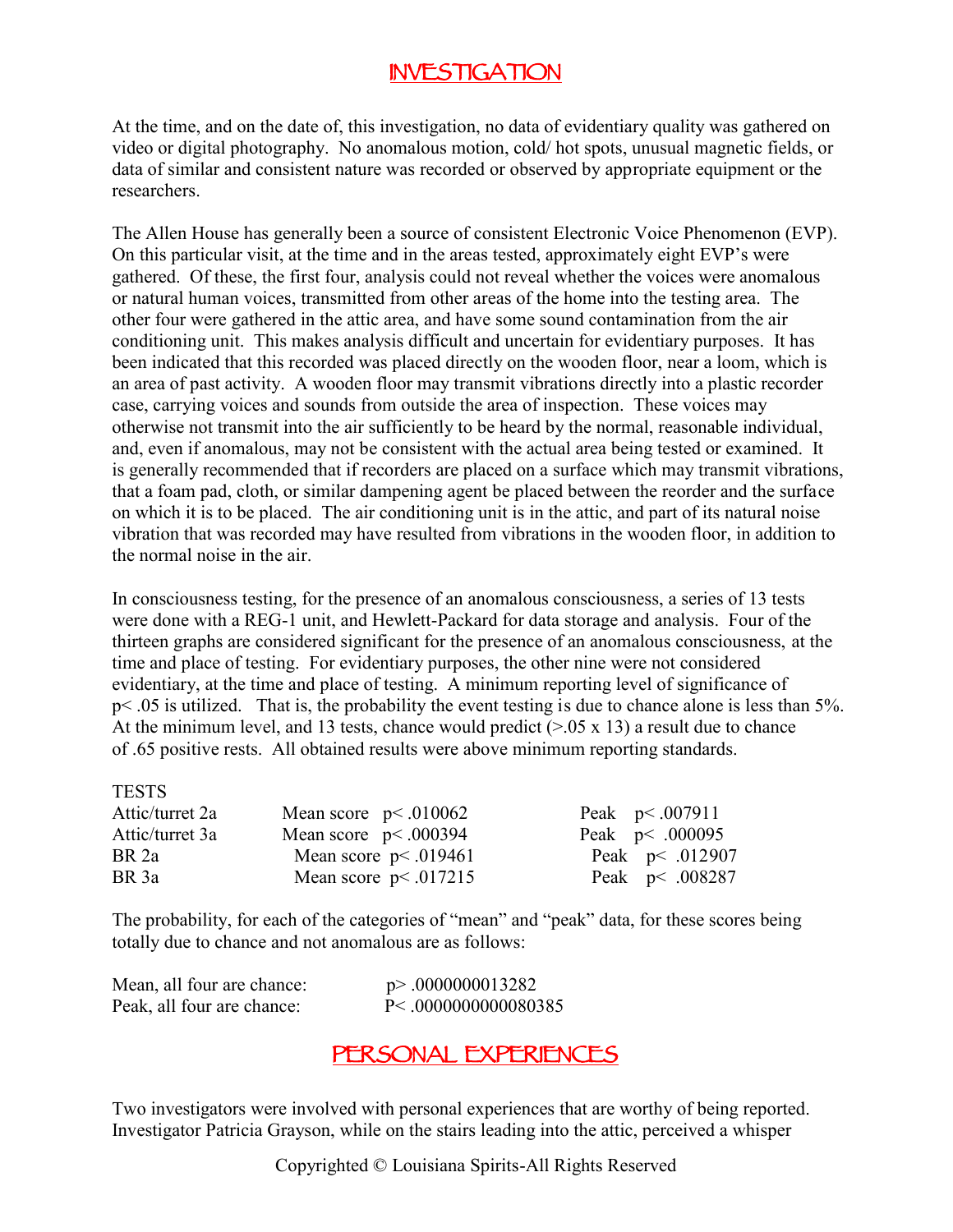directly into her ear. It was perceived as sudden and as a soft whisper, thus she was not able to interpret the communication. Her investigation of the immediate area could reveal no cause, natural or otherwise for this perception. The lights were on at this time.

Investigator Rachael Ellis, while in the attic/turret area perceived being touched twice in succession, the second being perceived more solidly. I was with her at the time, standing by her side. The lights were fully on, and no cause, natural or otherwise, could be found for the sensation reported.

## **CONCLUSION**

At the time of testing, and at the particular place tested at these times, little or no hard data was gathered. The data gathered by REG-1 was very significant for the presence of an anomalous consciousness, at the times and areas tested. Note that this testing is passive in nature. EVP, as such, and when normally encountered, is interactive. Given the history of the home, it should in no way detract from the validity of data and reports made at other times, in similar or different areas. I do not feel that the researchers were in any way less than diligent in the gathering of data, in fact or methodology, with the possible exception of placing digital recorders directly onto wooden surfaces.

Given the history of the home, I have to recognize the possibility of a "conservation of energy" taking place at the time of testing. This may have been due to the activity indicated just prior to the investigation, or a conservation of energy for a purpose or reason, to occur in the near future, and is unknown at the time this investigation was conducted.

We would like to thank Mark and Rebecca Spencer for their gracious hospitality, and to encourage those with an interest in the paranormal, to join Mark, Rebecca, and Louisiana Spirits, at a Dinner and a Ghost public investigation of the Allen House on October 24, 2009. Please see www.allenhousetours.com .

John Combs Louisiana Spirits

#### **INVESTIGATION #5**

Date of Investigation: September 25, 2009 Participants: Brad Duplechien, Crystal Vines, Rachael Ellis, John Combs

EQUIPMENT: Infrared digital video system/cameras, digital still cameras, various EMF meters including Tri-Fields, various digital audio recorders, motion detectors, digital thermometers, and PEAR REG-1 unit for detection of anomalous consciousness with Hewlett-Packard computer.

### **INVESTIGATION**

At the time, and on the date of this investigation, and in the places tested, no data of evidentiary quality was gathered on video or digital photography. No anomalous motion, cold/hot spots, unusual magnetic fields, or electronic voice phenomena were recorded. No personal or

Copyrighted © Louisiana Spirits-All Rights Reserved